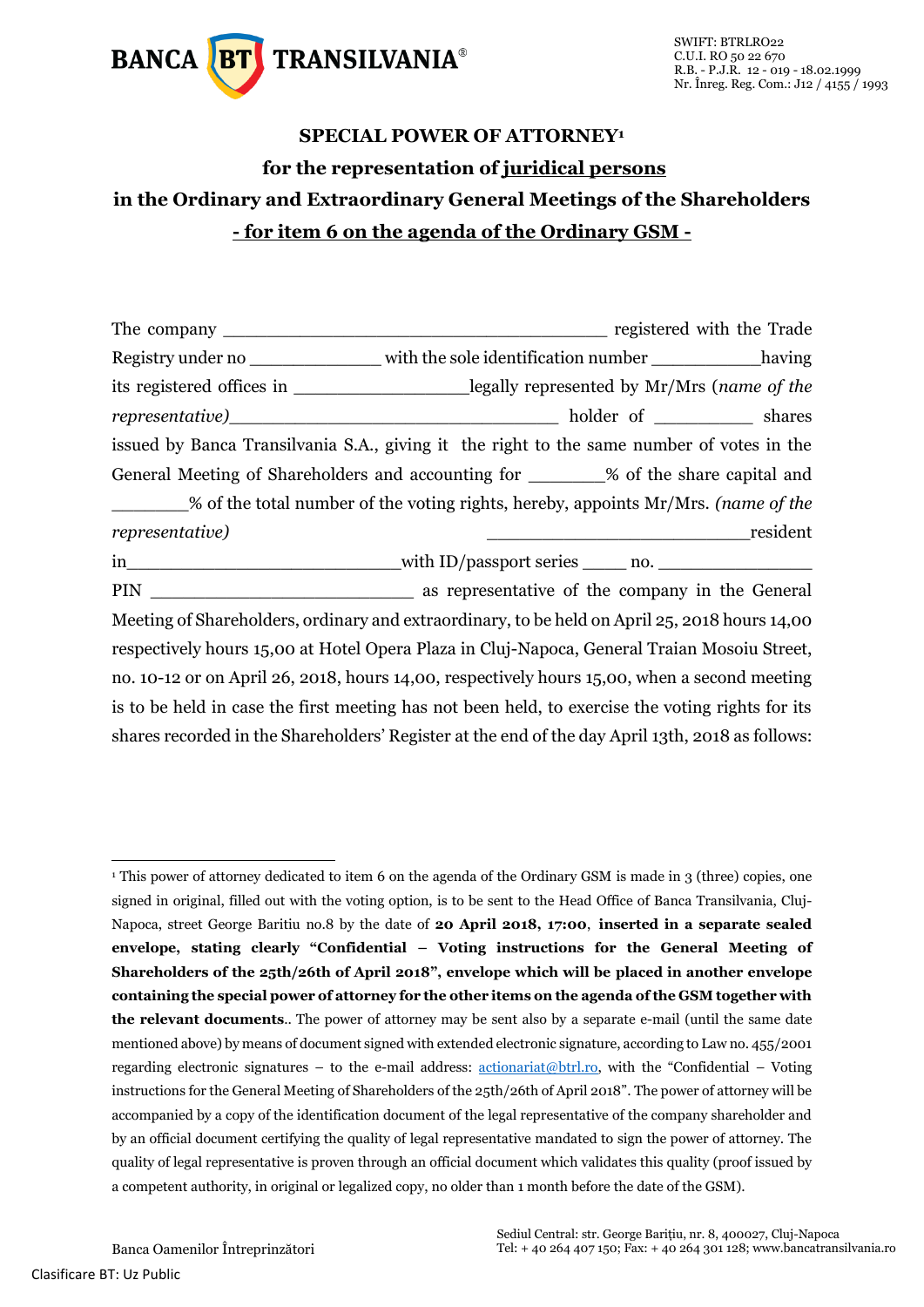

## **For the Ordinary General Meeting:**

## **VI. Election of the Board of Directors for the 2018-2022 mandate.**

## **1. CIORCILA HORIA**

| For $\Box$              |  |                   | Against $\Box$ |  | Abstention        |  |  |  |
|-------------------------|--|-------------------|----------------|--|-------------------|--|--|--|
| 2. LIONACHESCU COSTEL   |  |                   |                |  |                   |  |  |  |
| For $\Box$              |  |                   | Against $\Box$ |  | Abstention $\Box$ |  |  |  |
|                         |  | 3. CEOCEA COSTEL  |                |  |                   |  |  |  |
| For $\Box$              |  |                   | Against $\Box$ |  | Abstention $\Box$ |  |  |  |
| 4. BORDEA MIRELA ILEANA |  |                   |                |  |                   |  |  |  |
| For $\Box$              |  |                   | Against $\Box$ |  | Abstention $\Box$ |  |  |  |
|                         |  | 5. PUSCAS VASILE  |                |  |                   |  |  |  |
| For $\Box$              |  |                   | Against $\Box$ |  | Abstention $\Box$ |  |  |  |
| <b>6. GRASSE THOMAS</b> |  |                   |                |  |                   |  |  |  |
| For $\Box$              |  |                   | Against $\Box$ |  | Abstention $\Box$ |  |  |  |
|                         |  | 7. GUEORGUIEV IVO |                |  |                   |  |  |  |
| For $\Box$              |  |                   | Against $\Box$ |  | Abstention 1      |  |  |  |
|                         |  | 8. PETRIA NICOLAE |                |  |                   |  |  |  |
| For $\Box$              |  |                   | Against $\Box$ |  | Abstention        |  |  |  |